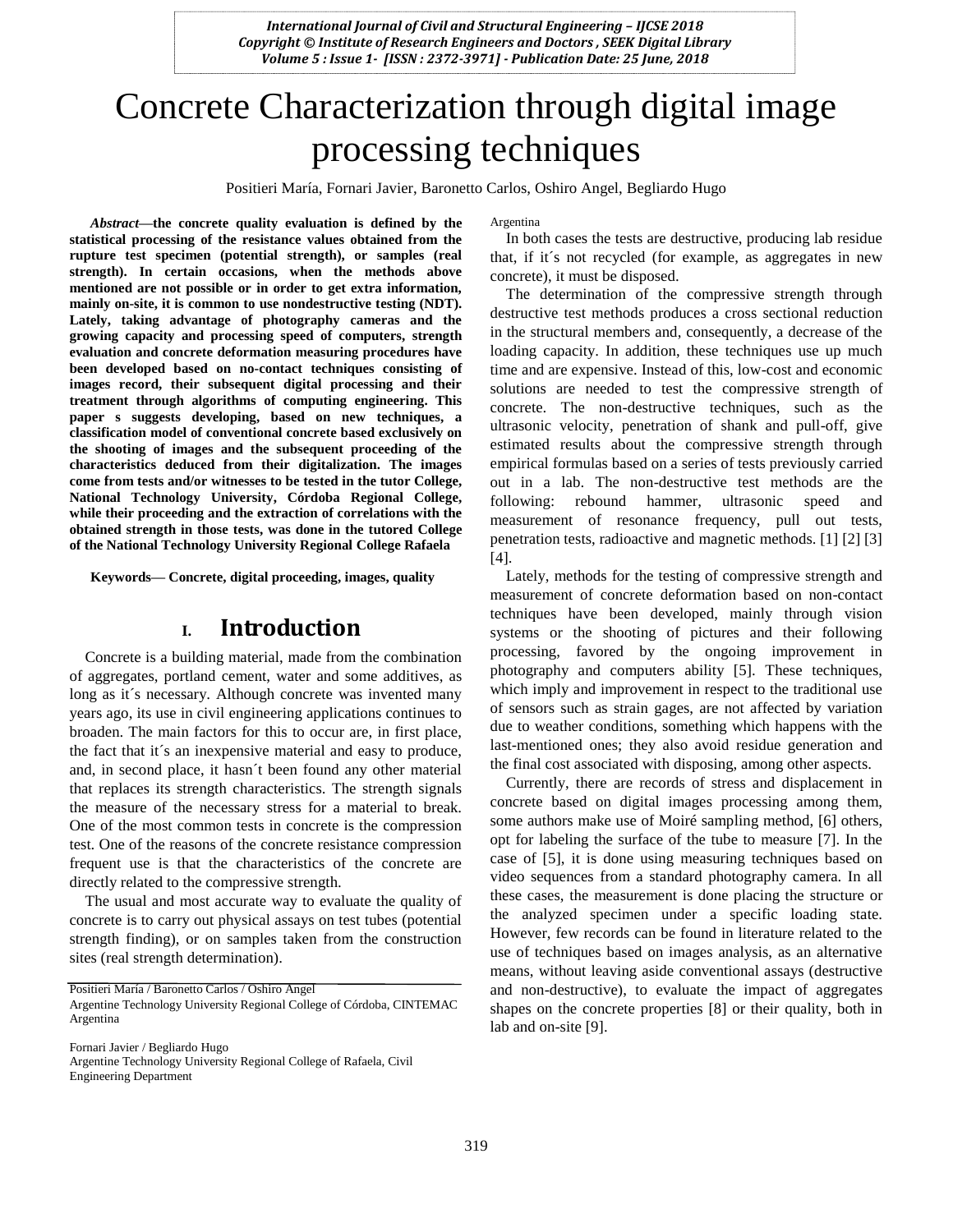The following article is structured in this way: in the first section, there´s an introduction to the structure and study of concrete; in the second part, the methodology used for the shot and analysis of images is exposed. In the third section, the results obtained due to the digital images processing are presented. And in the last part, the conclusions of the work are exposed.

## **II. Methodology**

In order to carry out this work, it is proposed the shooting of images, pre-proceeding, segmentation and digital analysis of the particles to verify the quality of concrete strength the image 1 shows the stages of the suggested model.



Figure 1. Stages of the model for the analysis and proof of the quality of concrete.

### *A. Shooting of images*

The first stage is the one in charge of capturing images from different tests specimen and types of concrete. The slices of each specimen have been captured with a digital reflex camera Nikon D3300 of 24.2 megapixels of maximum resolution. The format used was RAW, in order to later on edit the photos, filter and turn them into JPG for their processing.

During the shooting process, the camera is set on a tripod, in vertical position and in a 37cm height approx., in order to ensure the spotlight and zooming (Figure 2).

In the case of lightning, no special caution has been decided to consider, with the exception of the need of light to be natural in order to allow the outlined thoroughness and the darkening of the pores due to their shadow, to have a better and clearer identification. For the digital processing of the images, (DIP) the open code software ImageJ



(https://imagej.net/ImageJ) has been used.

Figure 2. Camera position and distance from the object to be captured.

#### *B. Pre-processing*

In this stage, criteria for the digital separation of the coarse aggregate and the mortar pouring has been taken from the matrix (mortar), the one used to carry out grain size analysis, which considers stone or coarse aggregate everything that is held in the sieve ASTM #4 (IRAM 4, 76 mm), and the remainder as sand that´s going to be part of the mortar, as it can be seen in figure 3.

On the base of that, the program interprets and considers a stone any surface that is projected form the aggregates of equal or bigger area to 17,80 ( $\approx$  18) mm2, equal to a circle registered in that sieve. If the particle showed an acicular shape and its surface exceeded the signaled value, it was considered as such; if it was smaller, it went over the sieve and was not calculated by the software.

In this case, the circularity of the stones was not considered, in order to allow that no matter the shape, all of them were going to be included in the selection. Circularity is computer evaluated by the formula 1:

$$
C = \frac{4\pi A}{p^2} \tag{1}
$$

in which A=projected particle area and P=perimeter of the particle.

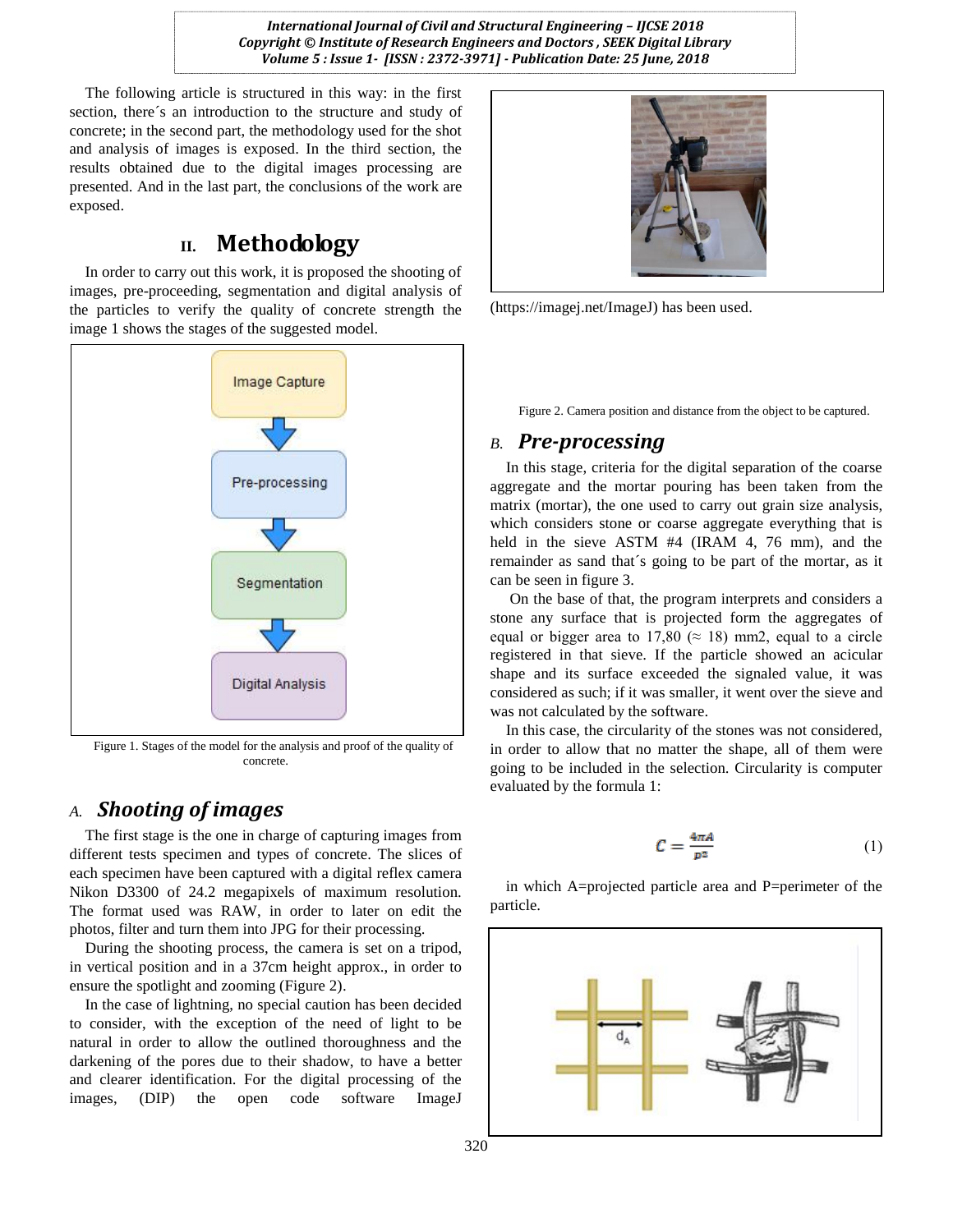Figure 3. Sieve separator diameter, d=4,76 mm

This way of testing circularity is known as being of high sensitivity, because it is able to count minimum changes in relation to the area. The values of C remain between 0 and 1 and can be seen in figure 4.



Figure 4. Circularity of different particles (Source: www.malvern.com)

The only imposed limit was in relation to its current size, since it was not supposed to be smaller than 17, 80 ( $\approx$  18) mm2. Figure 5 shows the circularity and size selection used in the software as the coarse aggregate was selected.

| <b>D</b> Analyze Particles                                                                                                                                                                                   |
|--------------------------------------------------------------------------------------------------------------------------------------------------------------------------------------------------------------|
| 18-Infinity<br>Size (mm^2):<br>$\Box$ Pixel units<br>$ 0.00 - 1.00$<br>Circularity:                                                                                                                          |
| Show:<br>Outlines                                                                                                                                                                                            |
| <b>V</b> Display results V Exclude on edges<br>$\triangledown$ Include holes<br>$\nabla$ Clear results<br>$\nabla$ Summarize<br>Record starts<br>$\triangledown$ Add to Manager $\triangledown$ In situ Show |
| Cancel<br>Help<br>OK                                                                                                                                                                                         |

Figure 5. Selection of the range of sizes and circularity of the coarse aggregate

Another point to consider was the voids generated in the surface, also defined as porosity. This is a decisive factor in concrete strength, reason why it was considered an important element used for segmentation, using it as a parameter, similar to what was done with the stone. The influence of porosity in concrete and mortar strength is distinguished and addressed by many authors. [10] [11] [12] [13] [14] [15] [16]. In that aspect, [17] and [18], have also kept in mind this air void separation when testing concrete strength through images processing. It is assumed that only the porosity that forms part of the mortar is taken into account, leaving aside the one from the coarse aggregate.

Concrete porosity can be broaden to a vast measures rank, from the Nano scale to millimetric. Four types of pores are identified, as it is illustrated in Figure 6. At a Nano scale level, porosity appears between the layers C-S-H; from Nano scale to micro scale capillary networks can be observed due to the excess of free water in the concrete, identifying them as gel pores (0, 5 nm to 10 nm) and capillary pores (10 nm to 10 µm); between 50 µm and 1 mm porosity is a result, mainly, if the air enters during the mixing process; finally, the millimetric scale includes those air holes caught during the concrete vibration process, having a tight relation with its



workability. [16]. in our case, this last rank is due to the process of rodding during the filling of the test tube.

Figure 6. Solids and pores concrete scale (Source: adapted from [16])

Considering what has been previously mentioned, for the digital images processing, the ideal thing would be to work with a Scanning Electron Microscope (SEM) in order to get to the smallest scales, but due to the limits imposed by the reflex camera as the one used. The work was carried out within the millimetric scale, signaled with a red box in figure 6.

A similar criterion was used [17]. When the thresholds were set up, it was considered as the lower limit of vacuum those pores of surface of area not smaller than a 0,79 mm2 (related to the circle of diameter 1 mm), and as an upper threshold and unlimited area surface (Infinity); while circularity was considered within the range 0,40-1,00 as it is shown in figure 7. The tested vacuum doesn´t distinguish between open and closed porosity.

#### *C. Segmentation*

The segmentation process of coarse aggregates and voids has been carried out separately because the steps taken, though common for both, have been in first place selection and cutting of the image; in second place the establishment of the scale in which a nominal diameter value of 15 mm for all the slices has been accepted; in the third place the change to gray scale in 8 bits, as it can be appreciated in figures 8 and 9; and in the last place the process of binary transformation of the image and the corresponding re touch, as can be seen in figure 10, where the mortar slice can be appreciated with the binary conversion pre-proceeding and filling in holes already finished.

Due to the tough pre-proceeding and necessary retouching that had to be put on each image, it is assumed that both faces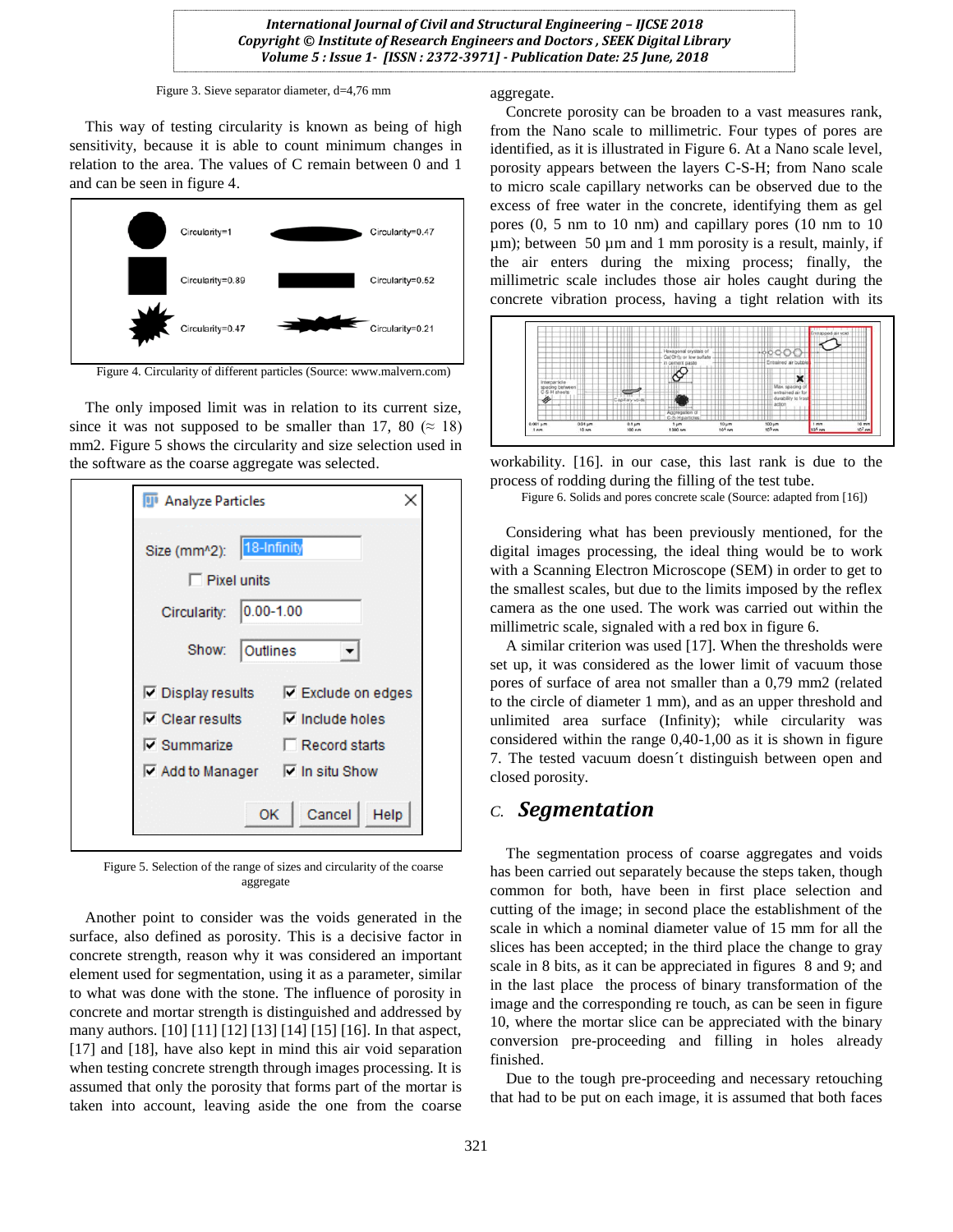of the tube have the same layout, having analyzed only one of its sides.

Because the used stones have different tones, when it was turned into the gray scale, some hues have been confused with the mortar ones. This fact was stated when the images were transformed into binary (conversion black/white) leaving some of their layouts vague. A similar situation happened with the pores. In the case of [17] there were no problems because the coloring of the stones has been of a uniform hue and clearly differentiated form the mold which has helped to work with histograms within the scale of grays and establish threshold selection within the values that favored segmentation, both in the case of the stones and in the case of the pores. This has not been our case, so manual retouch had to be applied in stones and pores as part of the pre-processing filling out with the refilling of holes. Figure 11 exemplifies that.



Figure 7. Selection of size ranges and vacuum circularity of concrete

However, the work done has some vagueness, especially in relation to the pores, which in a way may impact on the final calculation of their dimensions given that, as can be seen in [19] the value of the pixel hue tends to be pretty vague in the borders, as can be seen in the image with amplified pixels in Figure 12. It has been impossible to escape from that vagueness. [17].



Figure 8. Original image

#### Figure 9. Gray scale image





Figure 10. Final image turned into binary



Figure 11. Pre-processing: Original image of a stone (left), turned into a binary initially (center) and transformed into binary re-touched final version (right)

## *D. Digital Analysis*

In the last stage in which the digital analysis of the particles is carried out, the analysis options that appear in figures are selected 5 and 7, whether it is stones or voids, respectively. Figures 12 and 13 exemplify already segmented images of stones and pores, in comparison to pertinent to the original slice. The visible grid is a software provided resource, useful for its use in the pre-process.

## **III. Results**

It has been carried out the study of segmented images of coarse aggregates and voids of one of the sides of each slice belonging to the Series T193, T204 y T213, respectively, with the location of the mass center of calculated stones and voids,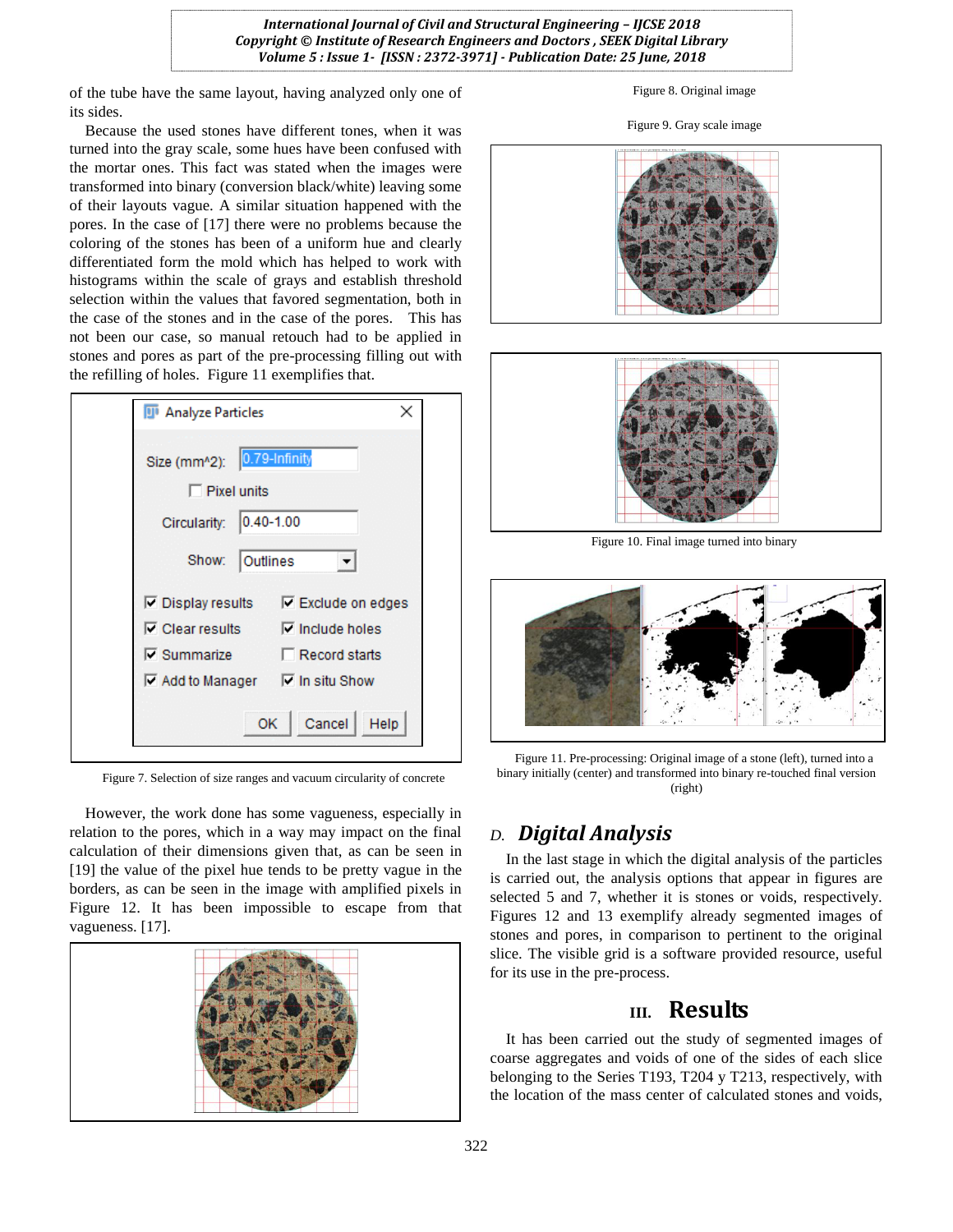in relation to the barycenter of each sample.

The obtained information is summarized in the following points. Figures 14 and 15 show the voids surface and the percentage in relation to the one of the nominal surface of the slices given by DPI, relating them with the determination of



capillar suction capacity and velocity.

Figure 12. Original image (left) and segmented of the coarse aggregate (right)



Figure 13. Original image (left) and segmented by pores (right)

A drop in the mortar content can be noticed as the relation water/cement grows. At the same time, the voids contents increases (only minimum area pores have been computed  $= 0$ , 78 mm2). The increase given in the capillar suction capacity, just as the growing of the relation water/cement, is compatible with the percentage increase of calculated voids due to the use of the digital images processing. At the same time, that fits the determination of absorption capacity and open porosity of the analyzed sample in the Civil Engineering Lab of the National Technology University Regional College of Rafaela).



Figure 14. Voids surface/nominal relation in DPI

The images of the figures 16 and 17 disclose an increase in the millimeters scale porosity, showing a bigger roughness as the relation water/cement grows (RAC).

In this case the coordinates the slices mass center:  $X=75$ mm;  $Y=75$  mm (origin 0, 0 in lower left side) where the absorption capacity was tested (A%) and the open porosity (Pa%) of the samples in the Lab through the saturation method of the samples for 24 hours and its following drying in oven at 105 °C until the constant weight is reached. The absorption capacity has been evaluated as can be seen in equation 2:

$$
CA = \frac{Vpa}{v_t} * 100\tag{2}
$$

Where Vpa = open pores volume Vt= total slice volume

|                      | <b>DOMESTACIÓN EXACTERACIÓN</b><br>DEL ROBBIGON DE LAS RODAJAS  | <b>FOOM DE</b><br><b>MOLDED</b><br><b>Hilterslasson</b> | <b>FECHADE</b><br>CORTADO<br><b><i><u>Milweissex</u></i></b> | <b>EDAD</b><br>Elian)      | DARKETRO OR<br>RODATAS<br><b>Jeans</b> | CAPACIDAD DE<br><b>BUCCION Series</b> | <b>PROGRAM DAY</b><br><b>CARACIDAD DE</b><br>SUCCIÓN (grim <sup>1</sup> ) | <b>VELOCIDAD DK</b><br><b>BIXCOON CAPE AB</b><br>late's")   |
|----------------------|-----------------------------------------------------------------|---------------------------------------------------------|--------------------------------------------------------------|----------------------------|----------------------------------------|---------------------------------------|---------------------------------------------------------------------------|-------------------------------------------------------------|
| <b>T.193</b>         | ۸                                                               |                                                         | 13120016                                                     | 25                         | 151                                    | <b>EB</b>                             |                                                                           |                                                             |
| ak x 8.45            | ٠<br>c                                                          | 17/11/2016                                              |                                                              |                            | 151<br>151                             | 800<br>35                             | 405                                                                       | 1,1876                                                      |
| <b>DENTIFICACIÓN</b> | <b><i>EXISTENADOR</i></b><br>DO, ROBBIGÓN TIK LAS RODAJAS       | FECHADE.<br><b>MOLDED</b><br><b>Midlingholagear</b>     | FECHA DE<br><b>CORTADO</b><br><b>Stdiwerkook</b>             | <b>EDAD</b><br>30iani      | DUANTITIO DE<br><b>BODAJAS</b>         | CAPACIDAD DE<br><b>SECODE SHAP</b>    | <b>PROMITTIO</b><br>CAPACIDAD DE<br><b>BICOON (prin')</b>                 | MILOCIDAD DE<br><b>BICODICAPEAN</b><br>leters <sup>19</sup> |
| 1,364                | ٠                                                               |                                                         | 13120016                                                     | $\mathbb{R}$               | 149                                    | TY6                                   |                                                                           | 1,2852                                                      |
| ak = 0.55            | к                                                               | 13/11/3016                                              |                                                              |                            | 1439                                   | 764                                   | 416                                                                       |                                                             |
|                      |                                                                 |                                                         |                                                              |                            | w                                      | w                                     |                                                                           |                                                             |
|                      | <b>DENTRICACIÓN DENTEICACIÓN</b><br>DEL HORMIGÓN DE LAS RODAJAS | FECHA DE<br><b>MOLDEG</b><br><b>Millmerulanand</b>      | <b>TECNADE</b><br>CORTADO<br><b>Midmenission</b>             | <b>EDAD</b><br><b>Dias</b> | OLRAILTRO OK<br>RODAJAS<br><b>Best</b> | CARACIDAD OK<br><b>MACCAON Sprint</b> | <b>PECINE DKO</b><br>CAPACIDAD DE<br>BOCCIÓN (grin")                      | <b>WILDCIDAD DK</b><br>BOCCIÓN CAPILAR<br>late's")          |
| T.213                | ۸                                                               | 20110016                                                | 13/12/2016                                                   | $^{50}$                    | 149                                    | 1366                                  |                                                                           | 31438                                                       |
| ak a 8.85            | ٠                                                               |                                                         |                                                              |                            | 149                                    | 541                                   | 1468                                                                      |                                                             |
|                      | c                                                               |                                                         |                                                              |                            | 149                                    | <b>UN</b>                             |                                                                           |                                                             |

Figure 15. Capacity and speed relation of capillary suction

In the meantime, the open porosity was evaluated based on equation 3 in the following way:

$$
PA = \frac{(Wsss - Ws)}{Ws} * 100\tag{3}
$$

#### Where

Wsss= saturated weight dry surface



Figure 16. Porosity relation

In all the cases, one side of the sample was analyzed. Even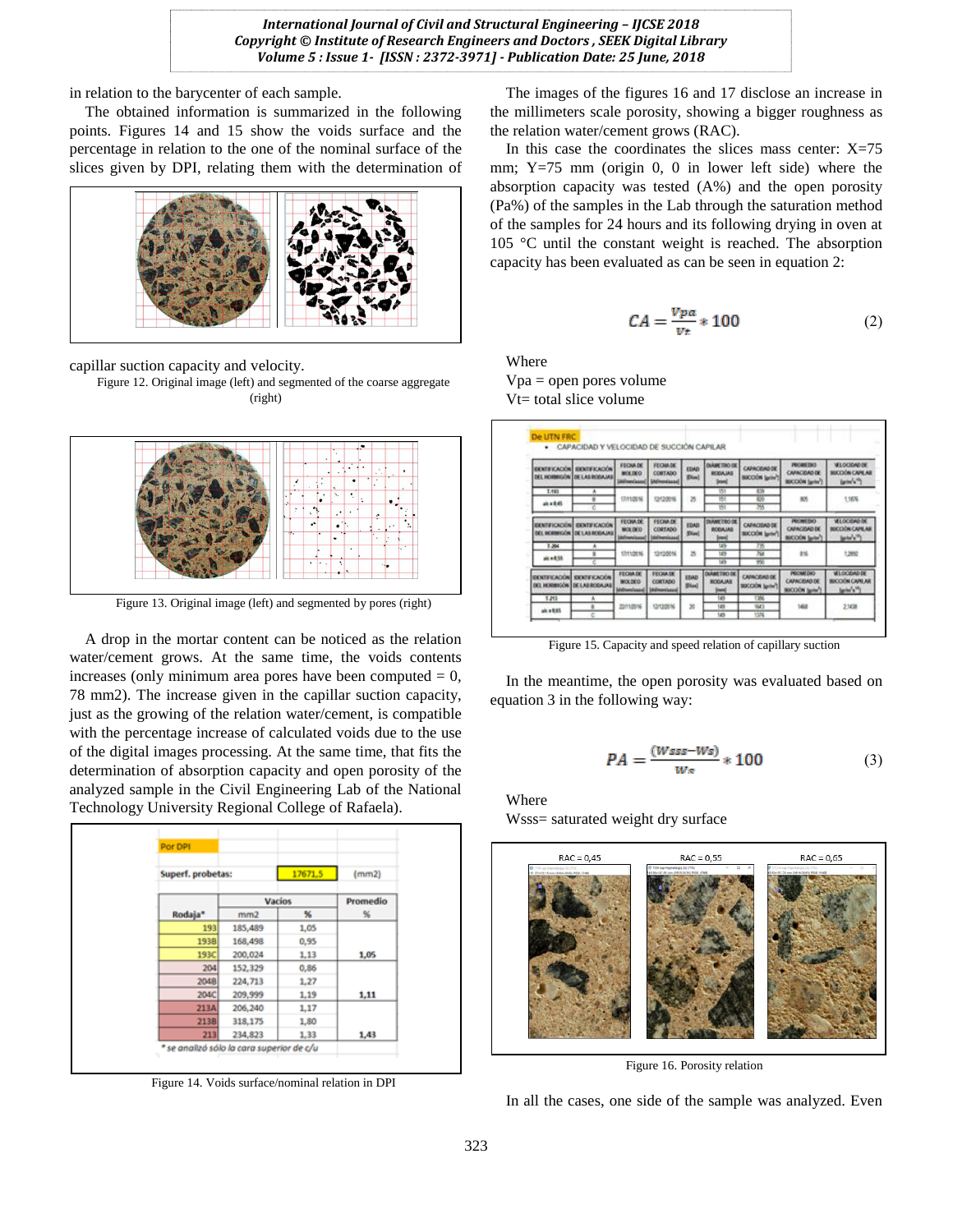though it can be assumed that the rodding calculation when the tubes are made -along with the normalized procedure- lead to a homogenous distribution of the coarse aggregate, in practice it cannot happen this way, that´s why it is estimated that the analysis of the remaining side will provide supplement information and, as it allows the values average, the

|            |             | <b>Peso Sat Sup</b><br><b>Seca</b> | Peso seco | <b>Volumen total</b> | Agua<br>absorbida | Vol.de poros<br>abiertos | <b>Capacidad de</b><br>absorción | Porosidad<br>abierta |
|------------|-------------|------------------------------------|-----------|----------------------|-------------------|--------------------------|----------------------------------|----------------------|
| <b>RAC</b> | Designac.   | Wsss (g)                           | Ws(g)     | $Vt$ ( $cm3$ )       | (g)               | Vpa(cm3)                 | A(%)                             | Pa (%)               |
| 0.45       | T193        | 1351,00                            | 1277,50   | 550,00               | 73,50             | 73,50                    | 5,75                             | 13,36                |
|            | T193-B      | 2123.50                            | 2043.50   | 870,00               | 80,00             | 80,00                    | 3.91                             | 9.20                 |
|            | T193-C      | 2118.00                            | 2039.00   | 865.00               | 79.00             | 79.00                    | 3.87                             | 9.13                 |
|            |             |                                    |           | <b>Promedios</b>     | 77.50             | 77.50                    | 4.51                             | 10.56                |
| 0.55       | T204        | 1309.00                            | 1232.50   | 540.00               | 76.50             | 76.50                    | 6.21                             | 14.17                |
|            | T204-B      | 2113.50                            | 2006.00   | 865.00               | 107.50            | 107.50                   | 5.36                             | 12.43                |
|            | T204-C      | 2083.00                            | 1991.50   | 855.00               | 91,50             | 91.50                    | 4.59                             | 10.70                |
|            |             |                                    |           | <b>Promedios</b>     | 91.83             | 91.83                    | 5.39                             | 12.43                |
| 0.65       | T213-A      | 2072.50                            | 1961.50   | 860.00               | 111,00            | 111,00                   | 5.66                             | 12.91                |
|            | T213-B      | 2071.50                            | 1960.00   | 855.00               | 111.50            | 111.50                   | 5.69                             | 13.04                |
|            | <b>T213</b> | 1346.00                            | 1271.00   | 550.00               | 75,00             | 75,00                    | 5,90                             | 13,64                |
|            |             |                                    |           | <b>Promedios</b>     | 99.17             | 99.17                    | 5.75                             | 13.19                |

uncertainty margin about the real distribution of the inclusions (stones) and voids in the matrix (mortar) this is one of the future works to implement.

Figure 17. Numerical detail of porosity relation

# **IV. Conclusions**

Even though the findings of the proposed model are primary, it represents an achievement for future suggested works and an important progress in the research developed through images processing.

The obtaining of a quality classifying model of conventional concrete, will open out the studies and develop similar models for special concrete or non-conventional. Even though in our country is still limited the use of digital images processing in civil engineering field, the achieved development expects to progress in the line of a promising future.

The used software ImageJ, is a very useful tool for the digital processing of the images, and it is used in many science fields but it has been set out as line of work for the future in the research group, the automation of the detection and classification process of concrete through the use of artificial neuronal networks (RNA), in this case convolutional neuronal networks , therefore work is being done in order to broaden the information and images quantity in order to reduce the mistakes of the practice and get, in that way, suitable and applicable results.

#### *References*

- [1] Hassan AMT, Jones SW. Non-destructive testing of ultra-high performance fiber reinforced concrete (UHPFRC): a feasibility study for using ultrasonic and resonant frequency testing techniques. Constr Build Mater 2012;35:361–7.
- [2] Subas S, Sahin I, Çomak B. Prediction of compressive strength of concretes containing fly ash using non-destructıve test results by anfis. SDU Int J Technol Sci 2010;2(3):9–16.
- [3] Demirbog˘a R, Karakoç MB. Relationship between ultrasonic velocity and compressive strength for high-volume mineral-admixtured concrete. CemConcr Res 2004;34:2329–36.
- [4] Uomoto T. Non-destructive testing in civil engineering. Tokyo: Elsevier Science Ltd.; 2000. p. 697.
- [5] Ferrer B., Acevedo A., Espinosa E., Mas D. (2014). Targetless imagebased method for measuring displacements and strains on concrete surfaces with a consumer camera. Construction and Building Materials, 75, 213-219. doi: http://dx.doi.org/10.1016/j.conbuildmat.2014.11.019.
- [6] Ri, S., Fujigaki, M., & Morimoto, Y. (2010). Sampling Moiré Method for Accurate Small Deformation Distribution Measurement. Experimental Mechanics, 50(4), 501-508. doi: 10.1007/s11340-009- 9239-4
- [7] Tanou S., Umemoto S., Miyamoti N., Takaki T., Ishii I, Aoyama T. (2013) Concrete Surface Strain Measurement Using Moiré Fringes. Available at: http://www.claisse.info/2013%20papers/data/e428.pdf [Access: Nov 30, 2015].
- [8] León R, Ramírez J., (2015), Innovative Materials and Techniques in Concrete Construction. Dordrecth: Springer Netherlands.
- [9] PeláezJ., Vaccaro G., Guijarro A. (2015) Un Modelo para la Categorización de Hormigones Mediante Procesamiento Digital de Imágenes. Available at: https://www.researchgate.net/publication/282643765\_Un\_Modelo\_para\_ la\_Categorización\_de\_Hormigones\_Mediante\_Procesamiento\_Digital\_d e\_Imgenes [Access: Nov 30, 2015].
- [10] Popovics S., (1998). Strength and related properties of concrete: a quantitative approach.
- [11] Das B. ,Kondraivendhan B., (2012. Implication of pore size distribution parameters on compressive strength, permeability and hydraulic diffusivity of concrete. Construction and Building Materials 28, 382– 386.
- [12] Ozturk A., Baradan B., (2008). A comparison study of porosity and compressive strength mathematical models with image analysis. Computational Materials Science 43 (2008) 974–979.
- [13] Śluzarek J., (2010). The correlation of structure porosity and compressive strength of hardening cement materials. Architecture Civil Engineering Environment. The Silesian University of Technology, N°3/2010, pp. 85-92.
- [14] Chen X., Wu S., Zhou J., (2013). Influence of porosity on compressive and tensile strength of cement mortar. Construction and Building Materials 40, 869–874.
- [15] Zhao H., Xiao Q., Huang D. and Zhang S., (2014). Influence of Pore Structure on Compressive Strength of Cement Mortar. The Scientific World Journal. Volume 2014, Article ID 247058, 12 pages. http://dx.doi.org/10.1155/2014/247058
- [16] Zingg L., Briffaut M., Baroth J., Malecot Y. (2016).Influence of cement matrix porosity on the triaxial behaviour of concrete. Cement and Concrete Research, Vol 80, pp. 52–59.
- [17] Basyigit C., Çomak B., Kilinçarslan S., Serkan Üncü I., (2012). Assessment of concrete compressive strength by image processing technique. Construction and Building Materials 37,526–532.
- [18] Zhou S., Shen A., Li X.,and Li G., (2015). A relationship of microscopic pore structure and concrete bending strength. Material Resecar Innovaciones .Vol. 19, Supla 10.
- [19] Moreira Cantu M., (2011). PhD Thesis. Pore structure in blended cement pastes. Departamento of Civil Engineering. Technical University of Denmark.

About Authors:



Positieri María Josefina: Civil Engineer from National University of Córdoba. PhD in Engineering from National Technological University, Cordoba Regional School. Director of CINTEMAC, Center for Research, Development and Transfer in Materials and Quality. Coordinator for the Cordoba Regional Faculty, National Technological University, for the implementation of the Doctorate in Engineering, Mention Materials. Coordinator at the National Technological University of the Structures and Civil Constructions Program.